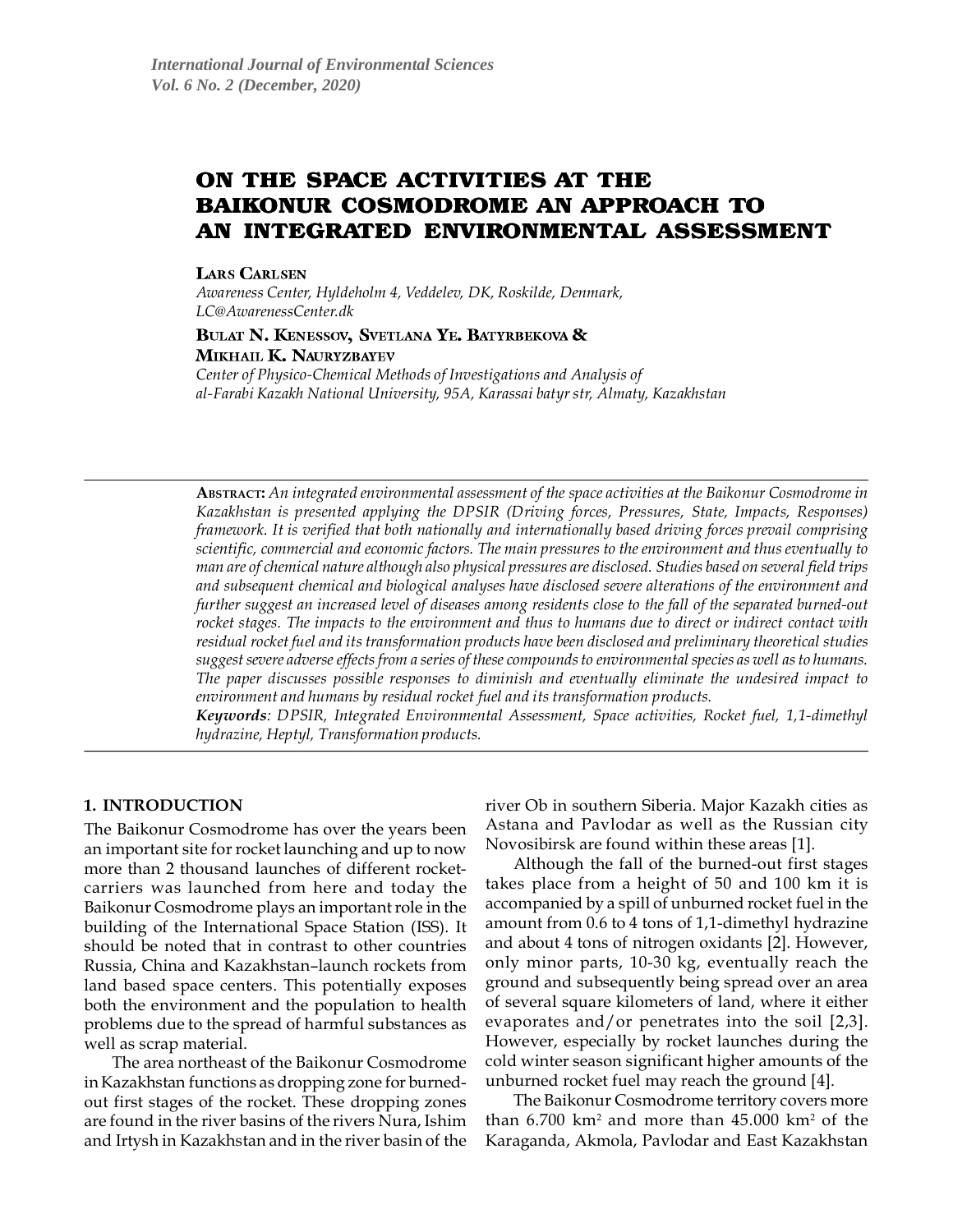oblasts are subject to the negative influence of 22 fall regions of falling parts of the burned-out rockercarriers first stages. Initially trajectories and fall places were selected to include only so-called "unproductive" lands, such as poorly inhabited steppe, semi-deserts and deserts areas without taking the fragility and uniqueness of these areas were into account. By their ecological condition the fall areas are referred to as "zones of ecological disaster" and covers more than 7.700.000 km2 [1] comprising pastures, hayfields and tillages, as well as forests, reservoirs, recreational and protected natural territories and monument of cultural interest. Further, industrial enterprises, cities electric power stations, railways, big rivers and channels located in the vicinity of the fall regions are potentially subject to impact of falling rockets.

The pollution of the Kazakh territories with rocket fuel and the transformation products of the residual fuel is currently being intensively investigated [3,5] disclosing contamination at more than 1000 sites where burned-out rocket stages had dropped more than 20 years ago. Recent studies [3] have demonstrated that some soils are heavily contaminated with the 1,1-dimethyl hydrazine the concentrations ranging up to 1000 mg  $kg<sup>-1</sup>$  dry soil. Hence, the activities at the Baikonur Cosmodrome have over the years have resulted in a significant pollution of various sites in Kazakhstan with the rocket fuel 1,1-dimethyl hydrazine [3,6] as well as a series of transformation products of the primary fuel [5,7,8].

In the present study, we present an attempt towards an integrated environmental assessment with the DPSIR framework [9] as the method of choice.

# **2. METHODS**

The DPSIR (Driving forces, Pressures, State, Impacts, Responses) framework takes into account a chain of past and present situations as well as suggests future activities as responses aiming at improving the environmental health.

# **2.1 Driving Forces**

The driving forces are centered on economic sectors and human activities, i.e. activities in the society that directly or indirectly are causing the pressures on the environment. Roughly speaking the driving forces can be classified as those creating the nuisance and those consuming resources. Thus, in broad terms driving forces comprise population, economy, land use and societal development. More specific examples of driving forces comprise manufacturing and Industry, energy production, transport systems,

agricultural activities, fisheries, households and consumers and waste treatment, the list by no means being exhaustive.

In sum driving forces can be regarded as 'needs' for individuals, industry or society.

# **2.2 Pressures**

The impact (pressure) on the environment develops from the human activities that are associated with meeting the above mentioned 'needs' (driving forces). Thus, the pressures are results of production or consumption processes, such as non-sustainable use of resources, changes in land use, and direct and indirect emissions of chemicals, waste, etc to air, water and soil.

# **2.3 State**

The state refers to the environmental and human health as a result of the pressures. Hence, the state comprises a combination the physical, chemical and biological quality of the various environmental compartments, i.e., soil, water and air, as well as their mutual interplay with respect to, e.g., the biodiversity, vegetation water and soil organisms within a specific ecosystem, a specific type of landscape, a given population etc.

# **2.4 Impacts**

The impacts refer to environmental and economic factors. Thus, the possible changes in the physical, chemical or biological states may unambiguously cause impacts on the environmental and human health, e.g., as a result of increasing concentrations of hazardous chemicals in the environment and eventually on both the economic and social performance of society.

Ultimately the impacts focus on changes in the human welfare comprising both physical and mental health as a result in changes in the quality, e.g., state, of the environment. However, also the possible changes in the environmental health due to changes in the physical, chemical and/or biological state may be covered here.

# **2.5 Responses**

The responses comprise *a priori* the reactions by authorities, regulators or society in general to the changes induced through the other element in the DPSIR chain. Thus, responses could comprise both passive and active measures. Hence a passive measure, relating to driving forces could be initiatives, to change people's transport pattern from private cars to public transportation by making zones where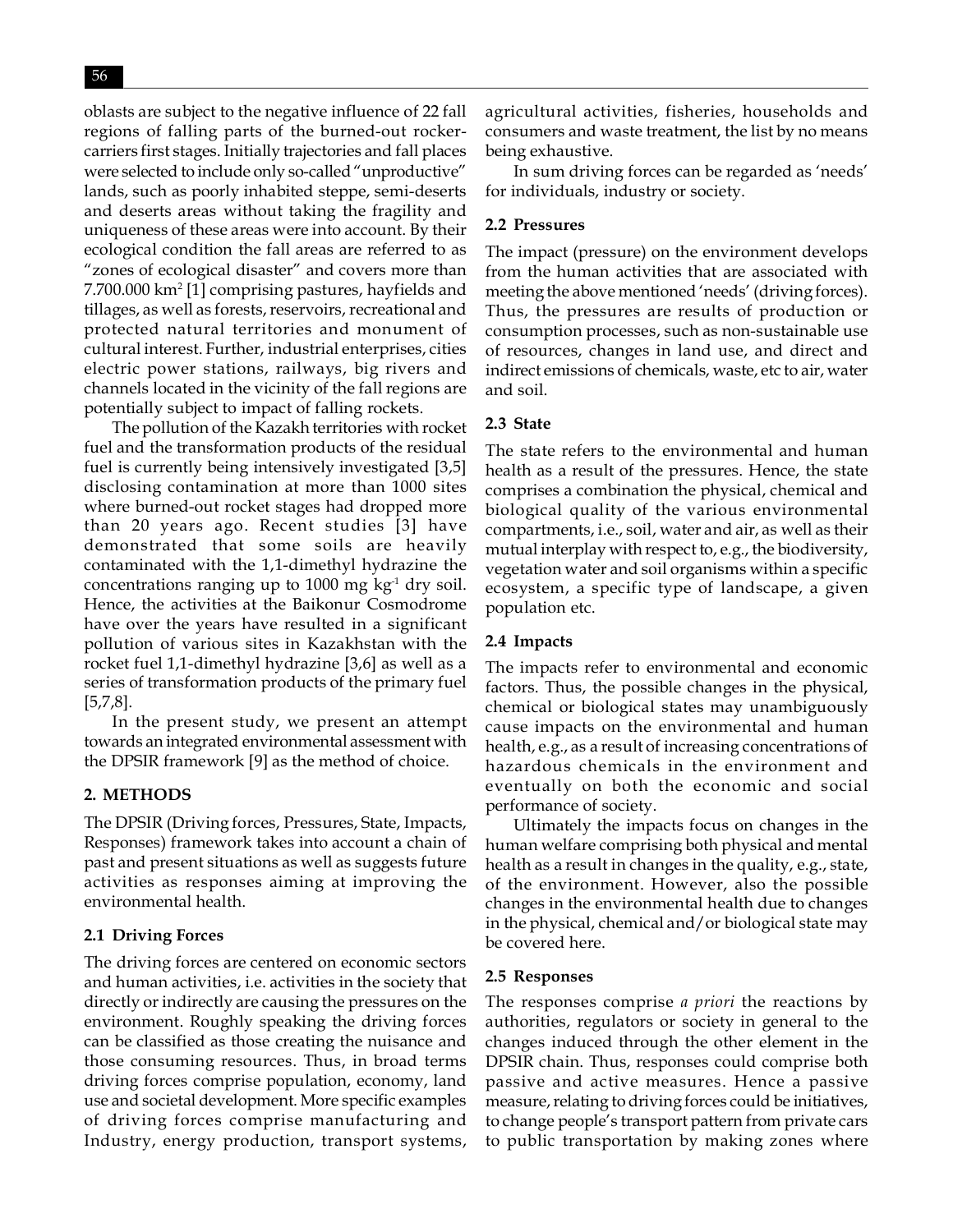private cars are not allowed, whereas an active measure would be an increase of taxes on gasoline to motivate people to use alternative modes of transportation.

Responses related to pressures would be various regulations aiming at a reduction of the emissions of hazardous chemicals to the environment, whereas responses related to state would comprise, e.g., cleaning up or remediation projects of contaminated land.

It is noted that basically all responses are caused by the impact element. Impacts are results of possible changes in driving forces, pressures and/or state. Obviously, if no changes in these element and thus no chances in impacts, imposing responses as the above mentioned can not be argued.

In Figure 1, the complete DPSIR framework is visualized.



#### **3. RESULS AND DISCUSSION**

The DPSIR model as framework for an integrated assessment, in the present case of the space activities at the Baikonur Cosmodrome constitutes an advantageous tool to elucidate the causality of the links between the single elements as illustrated by the arrows in Figure 1.

Obviously the driving forces are the most fundamental in the assessment as these activities are the actual source of the environmental, and thus eventually human health problems and a possible removal of these activities will unambiguously diminish or, in the long run possible eliminate the problems. It should in this context be noted that in some cases it might be difficult to have a clear boundary between, e.g., driving forces and pressures or between state and impacts. However, as will be seen from the following this is only to a minor extent true looking at the actual example of the space activities at the Baikonur Cosmodrome.

### **3.1 Driving Forces**

In relation to the space activities at the Baikonur Cosmodrome 3 major driving forces have been disclosed, 2 of those being directly related to Kazakhstan and 1 related to Russia and the international community.

Space activities are one of the most important and fast growing industries all over the world and one of the largest space centers, i.e., the Baikonur Cosmodrome, is located in Kazakhstan. In 2005 Kazakhstan initiated the State Program "Development of Space Activity" [10].The main objective of the program is to become one of countries being able to launch rockets into the space, which obviously constitute a major driving force. Hence, for development of space activities the Kazakh government allocated KZT11 billion corresponding to ca. m\$ 100 for 2009 [11].

Secondly, the current use of the Baikonur Cosmodrome by Russia constitutes a major source of income for Kazakhstan. Thus, the contract between Kazakhstan and Russia about the rent of cosmodrome till 2050 gives Kazakhstan m\$115 in addition to further m\$50 for the development of Baikonur town [12]. Thus, the financial aspects obviously constitute a second major driving force.

The third major driving force is closely connected to both Russian and international interests. Thus, the Baikonur Cosmodrome provide unique possibilities for launching heavy cargo carriers, like of the Proton type that allow bringing up to 22 tons of cargo into the space [4] and as such constitute one of the sites from which cargo are brought to the International Space Station, ISS [13].

It appears obvious that a removal of the activities constituting the major driving forces will apparently not immediately be an option for reducing or eliminating environmental and thus human health impacts neither in the short nor in the long run. Thus, the negative environmental effects of rocket launchings is increasing as inter-national interest and it is expected that the problems associated with toxic rocket propellants will increase in future years [14].

#### **3.2 Pressures**

The pressures to the environment can immediately be divided into physical and chemical pressures, the latter being subdivided into pressures on the atmospheric, aquatic and terrestrial compartments, respectively. Both types of pressures a related to the launching of the rockets and the subsequent fall of the burned-out first and second stages.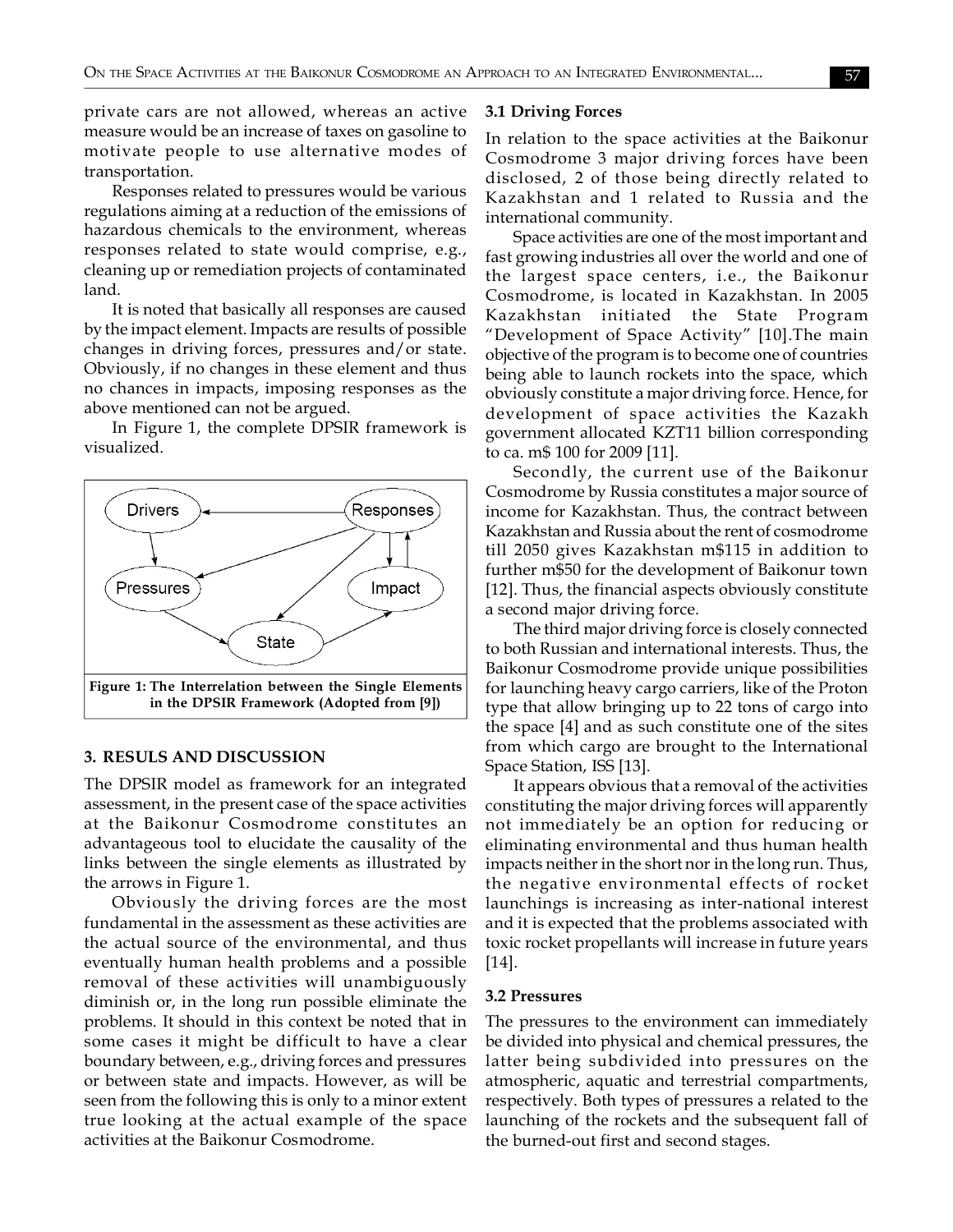The physical pressures to the environment as associated with the fall of scrap rocket part creating physical changes in the landscape. Thus, the fall of the first stages typically results in craters of ca. 1 m depth and ca. 5 m diameter [4]. However, it should in this context be remembered that special situations, due to unforeseen accident may significantly increase both the physical and the chemical pressures. Hence, following the accident with a Proton-M rocket in Sept. 2007 a crater (epicenter) of 45 m in diameter and 20 m depth was developed [15]. Further scrap parts of the rocket were spread up to 15 km from the epicenter [16].

The chemical pressures are obviously closely connected to the rocket fuel, 1,1-dimethyl hydrazine (UDMH) and the oxidizing agent dinitrogen tetraoxide (N<sub>2</sub>O<sub>4</sub>), the latter being a problem only in relation to atmospheric dispersion during the launching and to a minor extent during the fall of the burned-out first stage.

Krasnov, Drobzheva and coworkers [17,18,19] attempted to develop a model to describe the atmospheric dispersion following accidental crashes of Proton rockets focusing on the fate of the cloud of UDMH being formed during the explosion. The concentrations of UDMH being several orders of magnitude higher than maximum allowed concentrations (*vide infra*). It was disclosed that the extension of the cloud may be tens of kilometers the value being further increased by dispersive forces. It is should be noted that the model, due to the lack of exact input parameters.

The pressures to the terrestrial and aquatic environment arise following the separation of the first and later the second burned-out stages of the rockets taking place in approx. 50 and 150 km heights, respectively in the case of Proton flights. Heavy rocket carriers like the Proton and the Dnepr rockets use the highly toxic UDMH, also known as heptyl, as fuel and  $\rm N_{2}O_{4}$  as oxidizing agent. Following separation and the subsequent fall of first burned-out stage, up to 2 tons (depending of season) of residual UDMH is discharged onto the surface [2,3,4]. As a consequence both the aquatic and the terrestrial environments within the fall regions are thus polluted with the highly toxic UDMH (**1**) [6] as well as with its potentially equally toxic transformation products (2 – 18) (Figure 2) [8].

Especially during the cold winter season the discharge to the environment are high due to a significantly reduced evaporation of UDMH. Under these circumstances especially discharged to, e.g., rivers and water courses appear as problematic as the



fall in such cases will not be accompanied by explosions that could diminish the amount of discharged UDMH.

As was the case with the above mentioned physical pressure accidents may significantly increase the pressures of all environmental compartments. Thus, the crash of a heavy Dnepr rocket, fueled with 40 tons of UDMH, only 74 seconds after the launch from the Baikonur Cosmodrome in July, 2006 [20,21] and, even worse, the accident with a Proton-M rocket in Sept. 2007 where 218 tons of UDMH was released to the environment [16] accentuates the need for further work in order eventually to reduce, or possibly eliminate the pressures to the environment and thus eventually to the human health of residents within or close to the fall regions as a result of the space activities at the Baikonur Cosmodrome.

It is worthwhile in this connection to point to the fact that such special situations, i.e., big accident leading to increased both physical and chemical pressures typically occur for 3-4% of the launches for the Proton carriers [4]. Some authors state the accident rate as high as close to 10% [22].

### **3.3. State**

Over the years more than 2000 rocket launches have taken place from the Baikonur Cosmodrome and during a more than 40 years period more than 330 launches of rockets of the Proton type of with a success rate of approx. 96% [13].

In Kazakhstan several fall regions have over the years been used for separated of "Proton" rockets. Presently fall regions named 25,15 (ca. 1600 km²) and 148 (Ca. 1200 km²) are the preferred sites for landings of the separated burned-out stages of the Proton rockets.

Officially, fall regions are closed regions, but in practice the local population often uses these sites for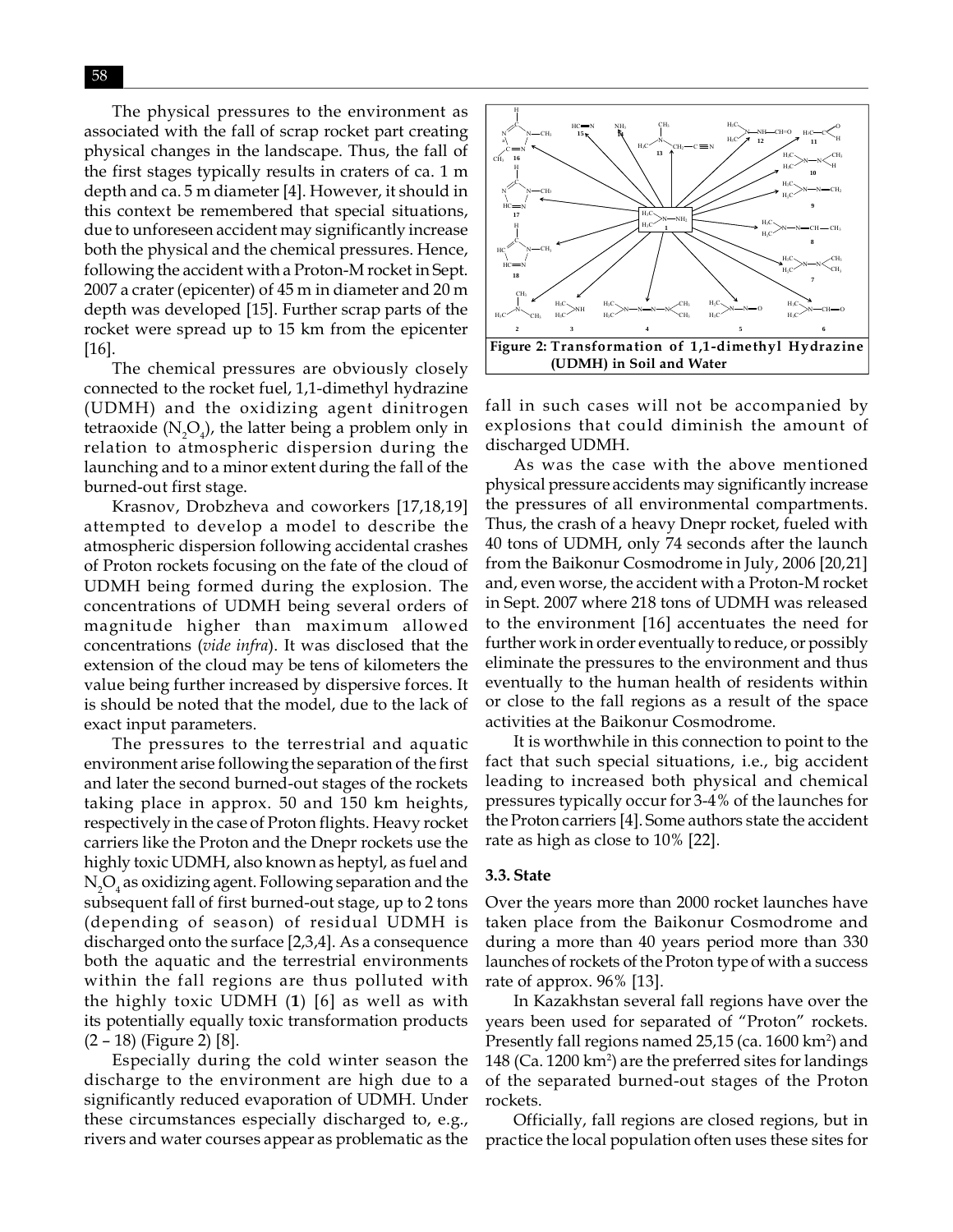grassing areas for their livestock. However, these areas appear partially heavily polluted. Thus, recent studies [3] disclosed that within the fall region 25,15, located to the south-west of Zhezkazgan, some spots contains UDMH in concentrations up to 1000 mg/kg.

Studies of the UDMH distribution in the soil horizons showed the presence of the latter in depths down to 1.5 m, probably as a result of the high water solubility and migration potential of UDMH [6].

Studies of old fall places (up to 30 years old) disclosed the presence of UDMH, which *a priori* is surprising [6]. However, very low moisture content and possibly diminished microflora may well cause an apparent very high stability of UDMH in these soils.

### **3.4 Impacts**

The undesired discharge of residual UDMH and the subsequent generation of its transformation products (Figure 2) may obviously cause significantly impact to the environment as well as to the human health.

Obviously, the impact from the falls, like the above discussed pressures, can be divided into a physical and a chemical part. The physical impacts leading to smaller or larger changes in the landscape shall not be further discussed here.

It should be mentioned that potentially the distribution of scrap metal parts in the environment *a priori* constitute a source of metal pollution. However, presently no specific information on this appears available.

The chemical impact on the environment by residual rocket fuel has been disclosed experimentally. Biological studies within the fall regions have disclosed that the flora apparently is affected by the pollution with residual rockets fuel. Thus, decreased growth rate, changes in leaves and plant organs have been noted [3]. Further significant concentration of UDMH, up to 5 mg/kg, in plant tissue have been detected [3]. An illustrative example is given in Figure 3.

In a series of publications the possible environmental impact by UDMH and its transformation products have been studied theoretically applying Quantitative Structure-Activity/Toxicity Relationships (QSAR/QSTR) [6,8].

In a recent study Carlsen *et al.,* [6] presented a preliminary assessment of the potential environmental impact of UDMH as a result of space activities. It was concluded that UDMH especially in dry soils as found in the Kazakh steppe, appear to be persistent due to the lack of biodegradation of the compound. It should



be noted that a massive pollution with UDMH may well significantly reduce or even erase the micro flora thus causing the apparent persistency [3].

It has been shown that some abiotic degradation pathways, primarily through oxidative degradations/ transformations have been reported [3,6,8] resulting in a variety of degradation/transformation products (cf. Fig.3). In a further elaborate QSAR/QSTR study Carlsen et al. [8] presented a preliminary screening of the potential environmental impact of both UDMH (1) as well as of the secondary pollutants arising from a primary pollution with residual UDMH (2–18).

Here it was shown [8] that both UDMH as well as its transformation products possess a significant migration potential.

Based on their calculations Carlsen et al. [8] concluded that both UDMH as well as the transformation products *a priori* are rapidly biodegraded within weeks in the aerobic environment. It was further found that a series of the studied compounds (1–18) are anaerobically biodegradable. As mentioned above it should be emphasized that a significant primary pollution with 1,1-dimethyl hydrazine may well erase the microbial activity thus prolonging the half lives of the compounds significantly.

It all cases it was found that the compounds (1– 18) have rather high water solubilities up to 1 g/L and correspondingly low octanol-water partitioning coefficients. In agreement with this it could be concluded that none of the studied compounds appear to be bioaccumulating [6,8].

Studies on the possible volatilization of UDMH [6] from water surfaces and from moist soils are not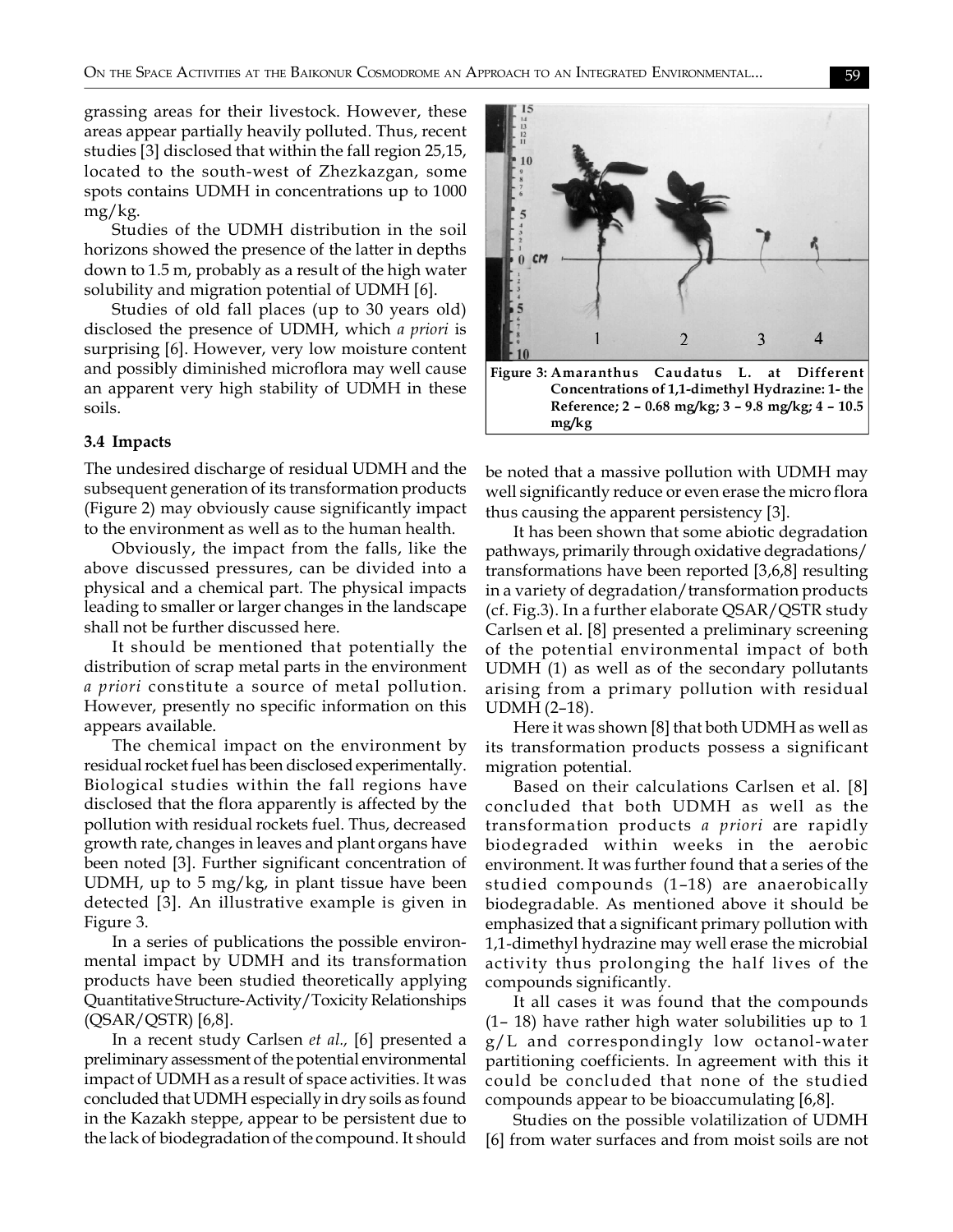unequivocally conclusive. However, the authors point out that the possibility should not immediately be excluded. On the other hand, it appears clear that due to the high vapor pressure of UDMH may be volatilized from dry soils the resulting air-born concentration subsequently being subject to atmospheric dispersion governed by the atmospheric conditions prevailing locally (Carlsen *et al.,* 2007). Thus, within the borders of the fall region air-born concentrations of UDMH exceed prevailing exposure limits are predicted, whereas only the minimum level risk, MLR value of  $2x10<sup>4</sup>$  ppm, corresponding to 0.5  $\mu$ g/m<sup>3</sup> [23], may be exceeded in significant distance from the fall region [6]. As the transformation products in general exhibit high to medium high vapor pressures [8] these conclusions seems prevailing for these compounds as well. Previous attempts to model the dispersion of UDMH during accidental situations disclosed UDMH clouds of extensions of more than 10 kilometers (*vide supra*) [17].

UDMH appears to be toxic to aquatic species exhibiting chronic toxicity levels below 1 mg/L [6,8]. Concerning the transformation products (cf. Figure 3) it appears that substances with an intact hydrazine structure or hydrazones display a toxicity that indicate that transformation products of these types may contribute to the overall environmental toxicity of residual rocket fuel as these compounds display toxicities comparable or even higher than the toxicity of the primary pollutant [8].

Obviously the actual impact on the environment is depending on the amount of UDMH originally discharged to the environment and subsequently the amount of transformation products being formed. In a recent paper [24], the acceptable environmental loadings to the aquatic and the terrestrial environment of UDMH and its transformation products to the environment have been addressed based on the assumption that the risk characterization ratios, RCR, for the single compounds in no cases should exceed 1 as, roughly speaking, substances displaying RCR, i.e. the ratio between the predicted environmental concentrations, PEC, and the predicted no effect concentration, PNEC, below 1 are regarded being of no immediate concern, whereas in the case of substances with RCR values above 1 a priori are of concern and risk reducing measures are to be brought into force [25]. The estimated maximum loadings for the single compounds are displayed in Table 1 [24].

In agreement with the above, acceptable environmental loadings for the compounds 1, 7, 8, 10 and 12, all possessing hydrazine or hydrazone structures to the aquatic environment appear to be

**Table 1 Acceptable Environmental Loading of UDMH and its Transformation Products (cf. Figure 3) to the Aquatic and Terrestrial Environment, Respectively,**

| ID             | $T_{\underline{\it max}}$<br>(kg)Aquatic | $T_{\underline{\it max}}$<br>(kg)Terrestrial |
|----------------|------------------------------------------|----------------------------------------------|
| 1              | 7.7                                      | 1.0                                          |
| $\overline{2}$ | 136.7                                    | 13.5                                         |
| 3              | 990.6                                    | 87.1                                         |
| 4              | 2324.6                                   | 166.1                                        |
| 5              | 285.4                                    | 72.3                                         |
| 6              | 122641.5                                 | 1961.3                                       |
| 7              | 10.1                                     | 2.3                                          |
| 8              | 7.7                                      | 3.6                                          |
| 9              | 47.2                                     | 12.0                                         |
| 10             | 8.9                                      | 1.7                                          |
| 11             | 4198.1                                   | 42.4                                         |
| 12             | 8.4                                      | 0.3                                          |
| 13             | 279.4                                    | 18.6                                         |
| 15             | 32122.6                                  | 576.4                                        |
| 16             | 3281.8                                   | 5128.9                                       |
| 17             | 6242.6                                   | 6015.5                                       |
| 18             | 1843.0                                   | 194.7                                        |

less than 10 kg/year in order to comply with the requirement that the RCR should not exceed 1 at any time or point. For compound 9, also possessing hydrazone structure the acceptable loading is estimated to be 47.2 kg/year. For the remaining 11 substances higher maximum environmental loadings apparently prevails.

For the terrestrial environment the maximum acceptable loadings in general appears to be somewhat lower. Thus, the acceptable loadings for the hydrazine or hydrazone structure containing compounds 1, 7, 8, 10 and 12 are estimated to be less than 10 kg/year, whereas for compounds 2, 9, 11 and 13 acceptable loadings apparently are somewhere between 10 and 50 kg/year For the remaining 8 compounds somewhat higher loadings apparently prevails.

Taking in account the actual discharge of residual UDMH to the aquatic and terrestrial environment (*vide supra*) it appears immediately highly likely that the acceptable environmental loading for the more toxic compounds may be exceeded following the falls of the burned-out first stages of the rocket carriers.

Turning to the possible impacts on human health, recent studies from the Karaganda and Kyzyl-Orda oblasts are available. It was disclosed that the population within these two oblasts displays a statistically significant higher rate of diseases than normal average [26]. Further, studies of human health impact were conducted within the Altai region where the burned-out second stages of the Proton carriers fall. It was disclosed that the population, in comparison with the population in non-affected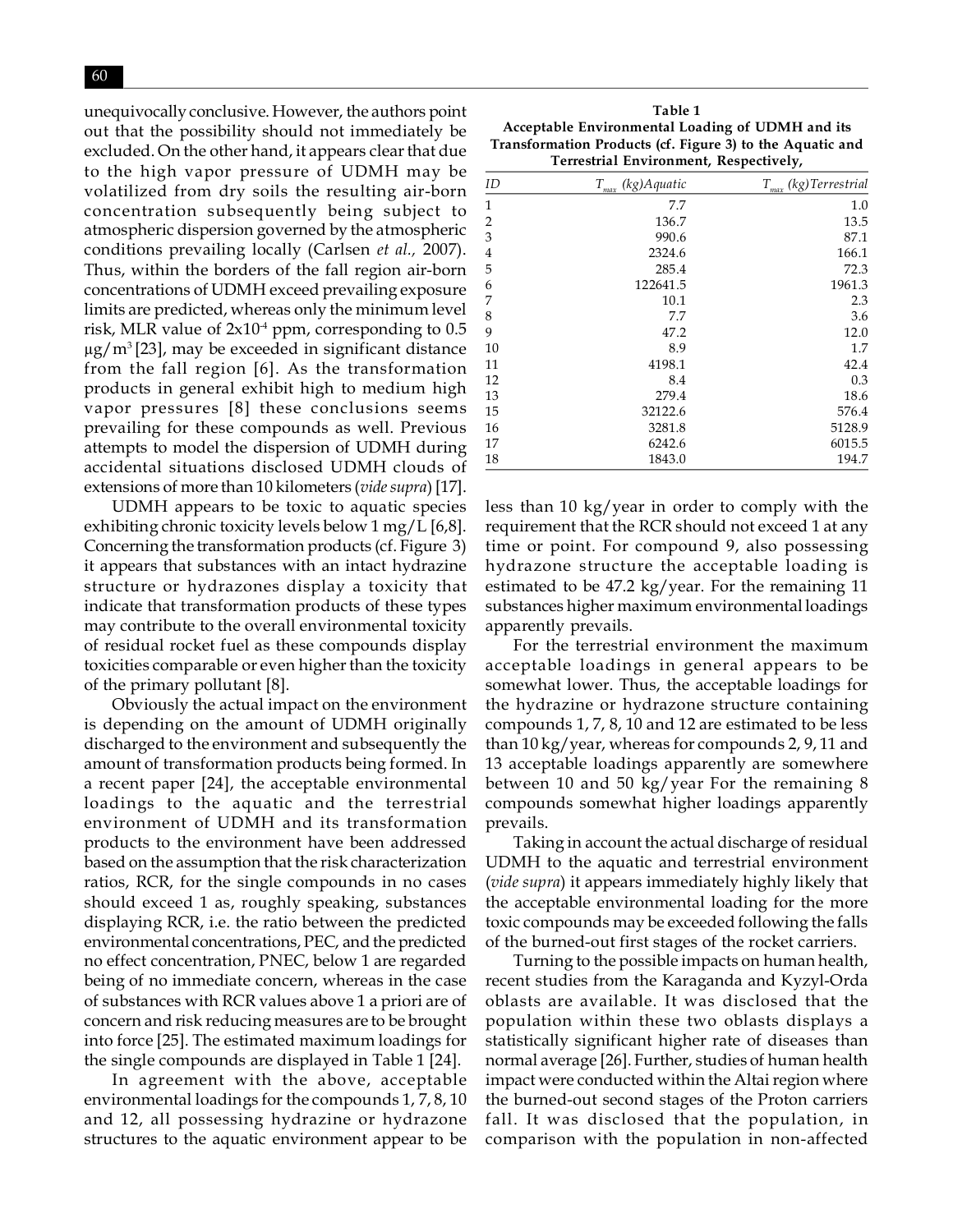regions, have a higher level of deceases of digestive system [27]. Although not proved, this can potentially be ascribed to the environmental pollution with residual UDMH.

In the study by Carlsen *et al.,* [6] a preliminary assessment of the potential human health impact of UDMH was presented. Hence, on this study and by comparison to available experimental data it was concluded that UDMH should be considered carcinogenic, mutagenic, convulsant, teratogenic and embryotoxic in addition to the general toxic characteristics including respiratory effects, nausea, vomiting, neurological effects, pulmonary edema, liver injury etc. [6 and references therein].

Carlsen *et al.* [28] further reported on a QSAR/ QSTR approach to the potential human health impacts as a result of environmental discharge of UDMH and subsequently its transformation products.

The studies revealed that the compounds apparently all are readily bioavailable a significant part of the substances being found as the free species in the systemic circulation. As the compounds apparently do not to undergo significant  $1<sup>st</sup>$  pass metabolism [28] accordingly concluded that the compounds may move freely throughout the body and perpetrate its biological effects.

Apart from N-nitroso dimethylamine none of the compounds (1–18) studied are predicted to exhibit any significant acute toxicity [28]. However, several adverse organ specific human health effects are predicted including damages on the blood, cardiovascular and gastrointestinal systems as well as in the kidney, liver and lungs (Table 2). Further several of the compounds are predicted to exhibit high probabilities for being carcinogenic, mutagenic, teratogenics and/or embryotoxic (Table 3).

A subsequent ranking of the compounds applying partial order ranking methodologies [29,30] disclosed the seven compounds that on a cumulative basis should receive the major attention to be  $5 = 4 > 10 > 8$  $> 1 > 12 > 9$  [28].

#### **3.5 Responses**

The immediate response would be to invoke the precautionary principle [31 and references therein]. In a German suggestion for an extension of the DPSIR principle [32] it was suggested that the precautionary principle should be invoked thus tricking responses directly acting on the driving forces and/or the pressures (Figure 4).

As mentioned above, it is obvious that responses comprising elimination of the driving forces and thus the subsequent pressures apparently will not

**Table 2 Predicted Probabilities for the Compounds to Exhibit Positive Ames Test and Adverse Organ Specific Health Effects (Carlsen** *et al.,* **2009b). (na denotes that Calculated Values are not Available)**

|                |                                                       | Probability for adverse health effects <sup>b</sup> |               |                                |          |          |          |
|----------------|-------------------------------------------------------|-----------------------------------------------------|---------------|--------------------------------|----------|----------|----------|
| No             | Probability<br>for positive<br>Ames test <sup>a</sup> |                                                     | Blood Cardio- | Gastro-<br>vascular intestinal | Kidney   | Liver    | Lungs    |
| 1              | 0.899 IC                                              | 0.57                                                | 0.40          | $0.65$ T                       | 0.28     | $0.48$ T | $0.34$ T |
| $\overline{2}$ | $0.266$ N                                             | 0.44                                                | 0.34          | 0.80                           | 0.20     | 0.18     | 0.27     |
| 3              | 0.258N                                                | 0.20                                                | 0.31          | 0.26                           | 0.11     | $0.20$ T | 0.20     |
| 4              | 1.000                                                 | 0.79                                                | 0.07          | 0.92                           | 0.57     | 0.85     | 0.74     |
| 5              | 0.999P                                                | 0.76                                                | 0.06          | 0.97                           | $0.75$ T | 0.93T    | $0.71$ T |
| 6              | 0.367 N                                               | 0.27                                                | 0.12          | 0.65                           | 0.14     | 0.05     | 0.40     |
| 7              | 0.631                                                 | 0.52                                                | 0.33          | 0.83                           | 0.19     | 0.10     | 0.17T    |
| 8              | 0.864                                                 | 0.63                                                | 0.06          | 0.84                           | 0.31     | 0.05     | 0.75     |
| 9              | 0.848                                                 | 0.32                                                | 0.08          | 0.90                           | 0.42     | 0.07     | 0.72     |
| 10             | 0.757                                                 | 0.53                                                | 0.64          | 0.66                           | 0.14     | $0.29$ T | $0.29$ T |
| 11             | 0.327 N                                               | 0.19                                                | 0.08          | 0.25                           | 0.09     | $0.04$ T | $0.04$ T |
| 12             | 0.840                                                 | 0.48                                                | 0.14          | 0.71                           | 0.15     | 0.28     | 0.42     |
| 13             | 0.219                                                 | 0.47                                                | 0.21          | 0.89                           | 0.18     | 0.12     | 0.47     |
| 15             | 0.137 N                                               | 0.10                                                | 0.08          | 0.81                           | 0.09     | 0.05     | 0.27     |
| 16             | 0.187                                                 | 0.14                                                | 0.02          | 0.46                           | 0.03     | 0.06     | 0.04     |
| 17             | 0.102                                                 | 0.12                                                | 0.02          | 0.46                           | 0.07     | 0.02     | 0.05     |
| 18             | 0.193                                                 | 0.08                                                | 0.02          | 0.36                           | 0.04     | 0.02     | 0.05     |

a P, N, IC denote positive, negative and inconclusive experimental results

 $^{\rm b}$  T denotes that tumors have been found in experimental studies

**Table 3 Predictions of Selected Biological Activitiesa (Carlsen** *et al.***, 2009b)**

| No             | Carcinogenic | Mutagenic    | Teratogenic  | Embryotoxic  |
|----------------|--------------|--------------|--------------|--------------|
| $\mathbf{1}$   | 0.955(0.002) | 0.762(0.006) | 0.689(0.031) | 0.672(0.016) |
| 2              | 0.619(0.001) | <b>NE</b>    | <b>NE</b>    | 0.527(0.043) |
| 3              | NE           | NE           | 0.563(0.062) | <b>NE</b>    |
| $\overline{4}$ | 0.894(0.003) | 0.792(0.005) | 0.946(0.006) | 0.816(0.007) |
| 5              | 0.980(0.001) | 0.969(0.002) | 0.952(0.005) | 0.866(0.005) |
| 6              | 0.951(0.002) | <b>NE</b>    | 0.614(0.048) | 0.795(0.009) |
| 7              | 0.827(0.006) | 0.539(0.010) | 0.698(0.030) | 0.604(0.026) |
| 8              | 0.980(0.002) | <b>NE</b>    | NE           | <b>NE</b>    |
| 9              | 0.683(0.012) | NE           | <b>NE</b>    | <b>NE</b>    |
| 10             | 0.923(0.006) | 0.619(0.007) | 0.811(0.012) | 0.681(0.015) |
| 11             | 0.628(0.011) | <b>NE</b>    | <b>NE</b>    | <b>NE</b>    |
| 12             | 0.897(0.003) | 0.524(0.011) | 0.530(0.072) | <b>NE</b>    |
| 13             | <b>NE</b>    | <b>NE</b>    | NE           | <b>NE</b>    |
| 15             | <b>NE</b>    | NE           | <b>NE</b>    | <b>NE</b>    |
| 16             | <b>NE</b>    | NE           | <b>NE</b>    | <b>NE</b>    |
| 17             | <b>NE</b>    | <b>NE</b>    | NE           | <b>NE</b>    |
| 18             | <b>NE</b>    | <b>NE</b>    | <b>NE</b>    | <b>NE</b>    |

<sup>a</sup> Values given are the calculated probability for the compounds to exhibit the effect (only values above 0.5 is given). Values in parentheses are the calculated probabilities for the compounds for not exhibiting the effect.

NE indicates that if the compound exhibit the effect the probability will be below 0.5.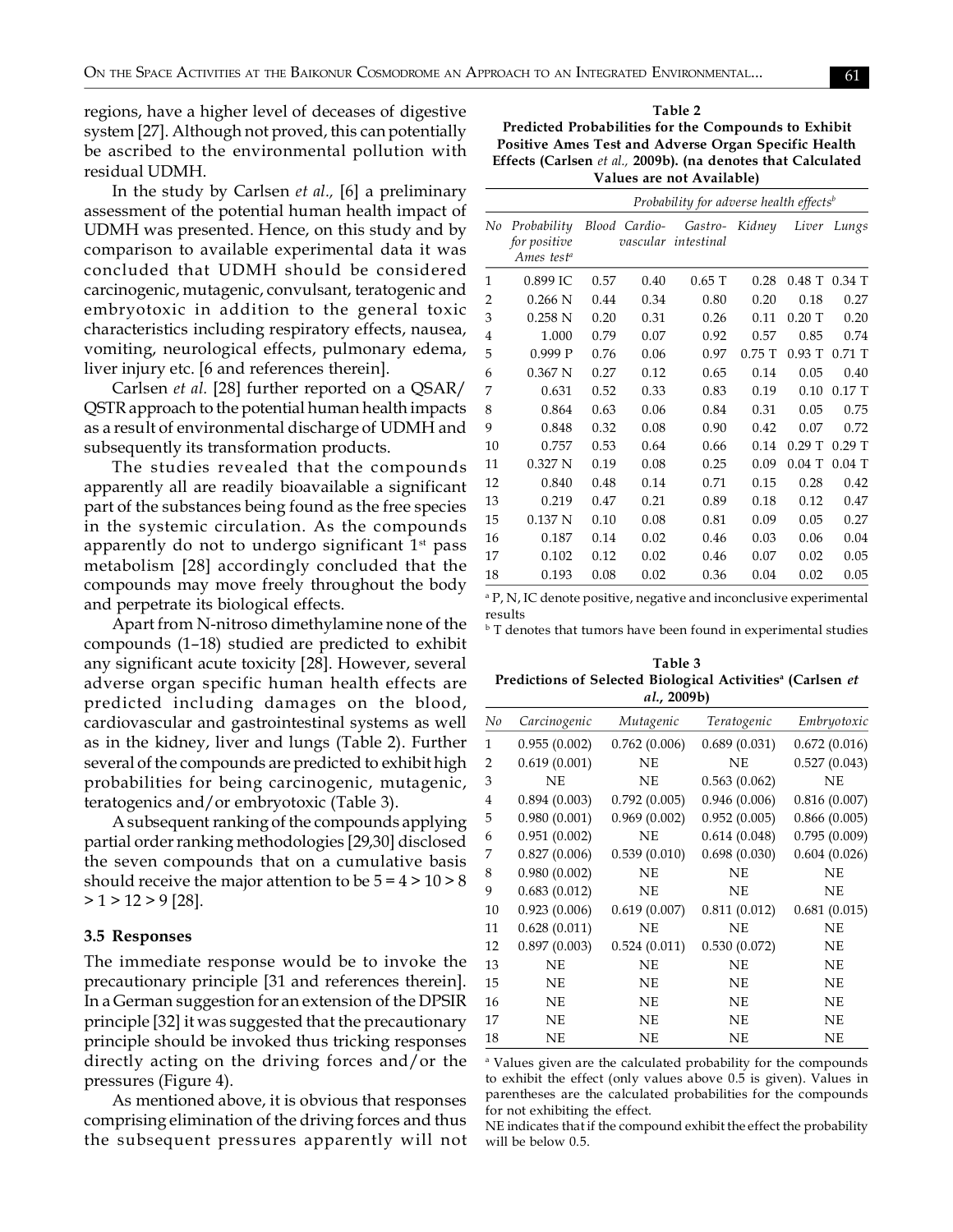

constitute an option, even though with reference to the precautionary principle [32] this obviously would be the primary choice. Thus, it appears appropriate to look for suitable responses to "states" and "impacts", respectively.

With reference to the above sections the responses to "states" and "impacts" eventually securing environmental and human health should in the short run comprise:

- Development of appropriate remediation and/or clean-up strategies
- Recommendations to residents close to fall regions with respect to precautions to be taken in order to avoid accidental contact, directly or indirectly, with the pollutants.

However, it is clear that a scientifically more comprehensive background for this is necessary. In order to achieve this, we suggest further responses to comprise:

- Setting up appropriate environmental and human health monitoring systems.
- Development of appropriate analytical methods for selected compounds (cf. [8,28]) complying with the monitoring system.
- Performance of appropriate experimental toxicological studied on selected transformation products (cf. [8,28]).
- Development of appropriate predictive tools for the environmental and human health impact such as geographical information systems (GIS) possibly in combination with ranking techniques like partial order ranking tools.

### **4. CONCLUSIONS AND OUTLOOK**

The present paper presents an integrated environmental assessment of the space activities at the Baikonur

Cosmodrome in Kazakhstan applying the DPSIR (Driving forces, Pressures, State, Impacts, Responses) framework, the eventual objective to formulate a series of responses that both in the short and in the long run will secure the environmental health of the areas as well as the human health of residents living within or close to the fall regions of the separated burned-out rocket stages.

It is concluded that although *a priori* the most effective responses would be a reduction or even stopping of the activities, at least until further scientific information has been achieved, this will in practice not be a operational option. Hence, we suggested a series of appropriate responses including development of remediation technologies, recommendations to residents, setting up monitoring systems, development of analytical techniques, conduction of toxicological studies and developing appropriate predictive tools.

Based on the preliminary studies on the possible environmental impact [6,8,24] we strongly suggest that further attention should be given to the products containing hydrazine structure, i.e., tri- and tetramethyl hydrazine and 1-fomyl 2,2-dimethyl hydrazine as well as to the hydrazones of formaldehyde and acetaldehyde.

In relation to the potential human health impact [28] the same compounds obviously need further attention in addition to the tetramethyl tetrazene (4) and the N-nitroso dimethyl amine (5).

Finally, it should be remembered that a series of other cosmodromes for land-based rockets launches and thus fall places are located in Kazakhstan, Russia and China. However, at least in Kazakhstan and Russia the majority of activities in these facilities are of military nature and as such only very limited information is available. Nevertheless, it can be expected that these activities lead to similar environmental and human health impacts as those from the Baikonur activities but they are not as such part of the present study.

### **Acknowledgements**

The authors are grateful to ISTC (International Science & Technology Center) for financial support through the projects K-451.2 and K-1482, respectively.

Further the authors are grateful to the National Environmental Research Institute at Aarhus University, Denmark for making the OML Multi model for studying atmospheric dispersion available.

### *References*

UNDP, Environment and Development Nexus in Kazakhstan. Publication in Support of the Millennium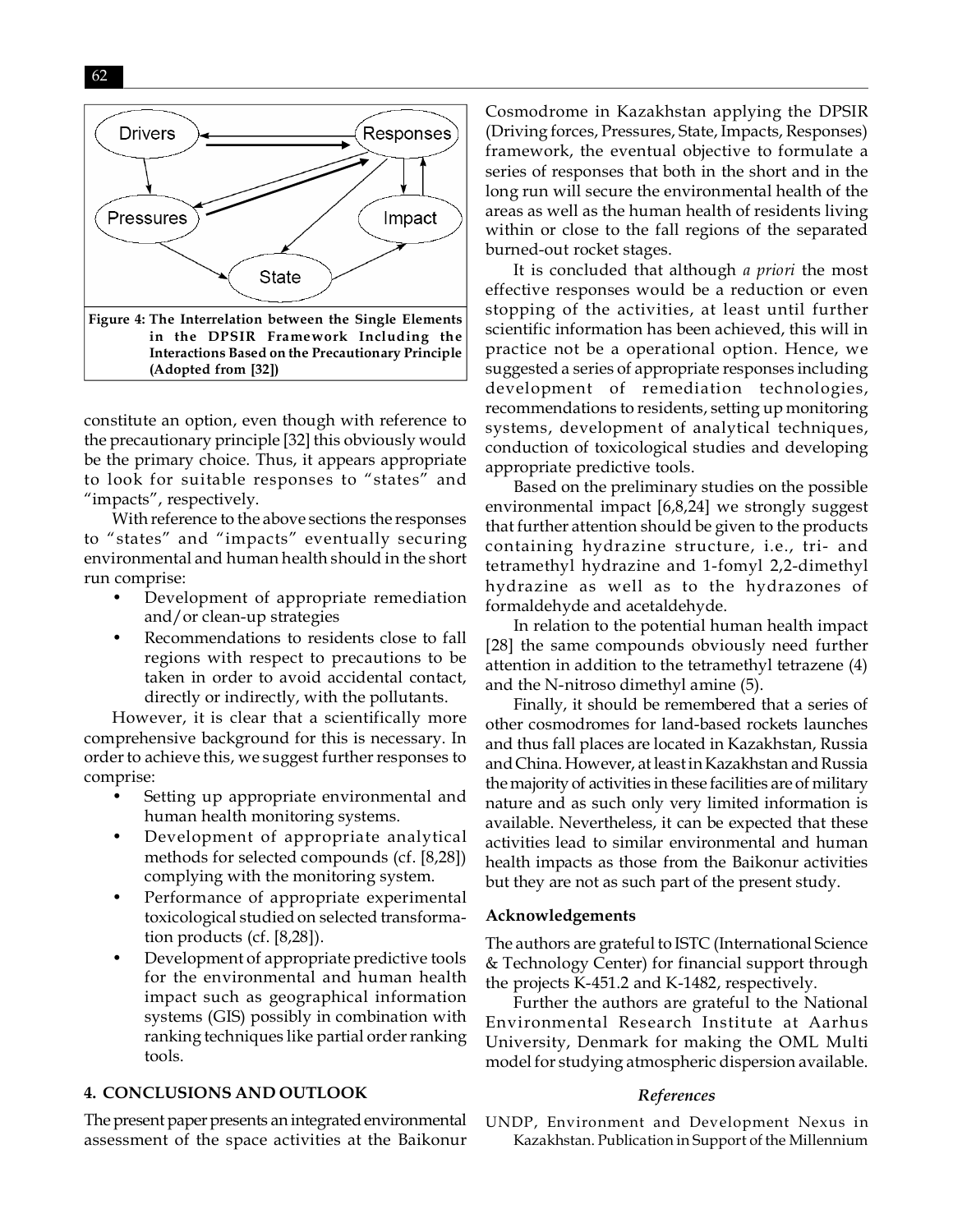Development Goals. Goal 7: Ensure Environmental Sustainability. UNDPKAZ 06, 2006.

- Nauryzbaev, M. K., Batyrbekova, S. E, Tassibekov, Kh. S., Kenessov, B.N., Vorozheikin, A.P., Proskuryakov, Yu.V. (2005), Ecological Problems of Central Asia Resulting from Space Rocket Debris, In: History and Society in Central and Inner Asia, Toronto Studies in Central and Inner Asia, No. 7, Asian Institute, University of Toronto, Toronto, 327-349.
- System Analysis of Environmental Objects in the Territories of Kazakhstan, which Suffered Negative Influence Through Baikonur Space Port Activity, Final Technical Report of ISTC K451.2, Center of Physical-Chemical Methods of Analysis, al-Farabi Kazakh National University in Almaty, Kazakhstan 2006.
- Adushkin, V. V, Kozlov, C. I., Petrov, A. V. (2000), Ecological Problems and Risks of Rocket-space Techniques Impacts on Environment, Ankil, Moscow.
- Development of Effective Methods of Analysis of Environmental Objects Contaminated with Rocket Fuel Components and Creation of a Scheme of High-Sensitive Biosensor Module for the Presence of Mutagens, 1st Quarterly Technical Report of ISTC K-1482, Center of Physical-Chemical Methods of Analysis, al-Farabi Kazakh National University in Almaty, Kazakhstan, 2008.
- Carlsen, L., Kenesova, O. A., Batyrbekova, S. E. (2007), A Preliminary Assessment of the Potential Environmental and Human Health Impact of Unsymmetrical Dimethylhydrazine as a Result of Space Activities, *Chemosphere,* 67, 1108-1116.
- Kenessov, B., Batyrbekova, S., Nauryzbayev, M., Bekbassov, T., Alimzhanova, M., Carlsen, L. (2008), Gas Chromatography with Mass-Spectrometric Detection for Determination of 1-Methyl-1H-1,2,4-Triazole in Soils Affected by Rocket Fuel Spills in Central Kazakhstan, Chromatographia, 67, 421-424
- Carlsen, L., Kenessov, B., Batyrbekova, S.Ye. (2008), A QSAR/QSTR Study on the Environmental Health Impact by the Rocket Fuel 1,1-dimethyl hydrazine and its Transformation Products, Environ. Health Insights, 2008:1, 11-20 (available online: *http://la-press.com/ article.php?article\_id=913) (accessed Oct. 2008).*
- Kristensen, P. (2004), The DPSIR Framework, Paper Presented at the 27-29 September 2004 Workshop on a Comprehensive/Detailed Assessment of the Vulnerability of Water Resources to Environmental Change in Africa Using River Basin Approach. UNEP Headquarters, Nairobi, Kenya.
- *http://enviro.lclark.edu:8002/servlet/SBReadResource Servlet?rid=1145949501662\_742777852\_522 (accessed Oct. 2008).*
- Akorda, The Decree of the President of Kazakhstan. About the Development of Space Activities in the Republic of Kazakhstan, 2005. *http://www.akorda.kz/www/*

*w w w \_ a k o r d a \_ k z . n s f / B F 9 1 2 8 A 7 5 1 A 4 6 1 F6462572340019E5EA/*

 $\$FILE_{/O\%20$ развитии%20космической%20деятельности%20в%20Республике%20Казахстан%20на *%202005.doc (accessed Oct. 2008).*

- Kazakhstan Today, for Development of Cosmos Activity in 2009 it is Allocated KZT11 billion, 2008. *http:// eng.gazeta.kz/art.asp?aid=117523* (accessed Oct. 2008)
- Pavlodar, Legislation of Kazakhstan on-line. Contract of Rent of Baikonur Cosmodrome between Government of the Republic of Kazakhstan and the Government of the Russian Federation, 1994. *http://www.pavlodar.com/ zakon/?dok=03238&all=all* (accessed Oct. 2008)
- Wikipedia, Proton Rocket, 2008. *http://en.wikipedia.org/wiki/ Proton\_rocket* (accessed Oct. 2008).
- Nature, Rockets in Russia's Back yard, 1995, 433, issue 7022, 91.
- Nakanune, Around the Crater from the Fall of "Proton-M" Sample Take of a Ground and Search for Fragments. The PHOTO, 2007. *http://www.nakanune.ru/news/2007/ 09/07/292923* (accessed Oct. 2008).
- Nakanune, In the Moment of "Proton" Fall, Fuel Tanks Contained 218 tons of heptyl, 2007. *http://www. nakanune.ru/news/2007/09/06/292745* (accessed Oct. 2008).
- Drobzheva, Ya.V., Krasnov, V. M., Suimenbayev, B. T. (2003), A Problem of Prediction of the Place of Fall of Sprayed Rocket Fuel Components during Accidental Situation, The Bulletin of KazNU. Chemical Series, 31/3, 110-114
- Krasnov, V. M., Suimenbayev, B. T. (2006), Evolution of Dimethylhydrazine Drops in Cloud Formed during Explosion of Rocket-carrier. Proceedings of Natl. Academy of Science of the Republic of Kazakhstan, Physico-mathematical Series, 4, 79-84.
- Drobzheva, Ya.V., Krasnov, V.M. (2006), Evolution of Toxic Cloud Formed during Explosion of Rocket-carrier. Proceedings of Natl. Academy of Science of the Republic of Kazakhstan, Physico-mathematical Series, 4, 74-79.
- Eurasia Daily, Moscow and Astana at Odds Over Russian Rocket Crash, 2006. *http://jamestown.org/edm/ article.php?article\_id=2371363* (Accessed Oct. 2008).
- Gazeta, Heptyl Concentrations on "Dnepr" Crash Site by far above Norm–Ministry of Emergency, 2006. *http:// eng.gazeta.kz/art.asp?aid=78496* (accessed Oct. 2008).
- Semenov, V., Argutinsky, D., Yakshin, Yu., Kozyrev, A., Medvedeva, Yu., Orbital kompleks "Mir" 1986-2001, Rosaviakosmos, Moscow, 2001.
- ATSDR, Toxicological Profiles for Hydrazines, U.S. DEPARTMENT OF HEALTH AND HUMAN SERVICES, Public Health Service, Agency for Toxic Substances and Disease Registry, 1997. *http:// www.atsdr.cdc.gov/toxprofiles/tp100.pdf* (Accessed Oct. 2008).
- Carlsen, L., Kenessov, B., Batyrbekova, S.Ye. (2009), An Assessment of Acceptable Environmental Loadings of